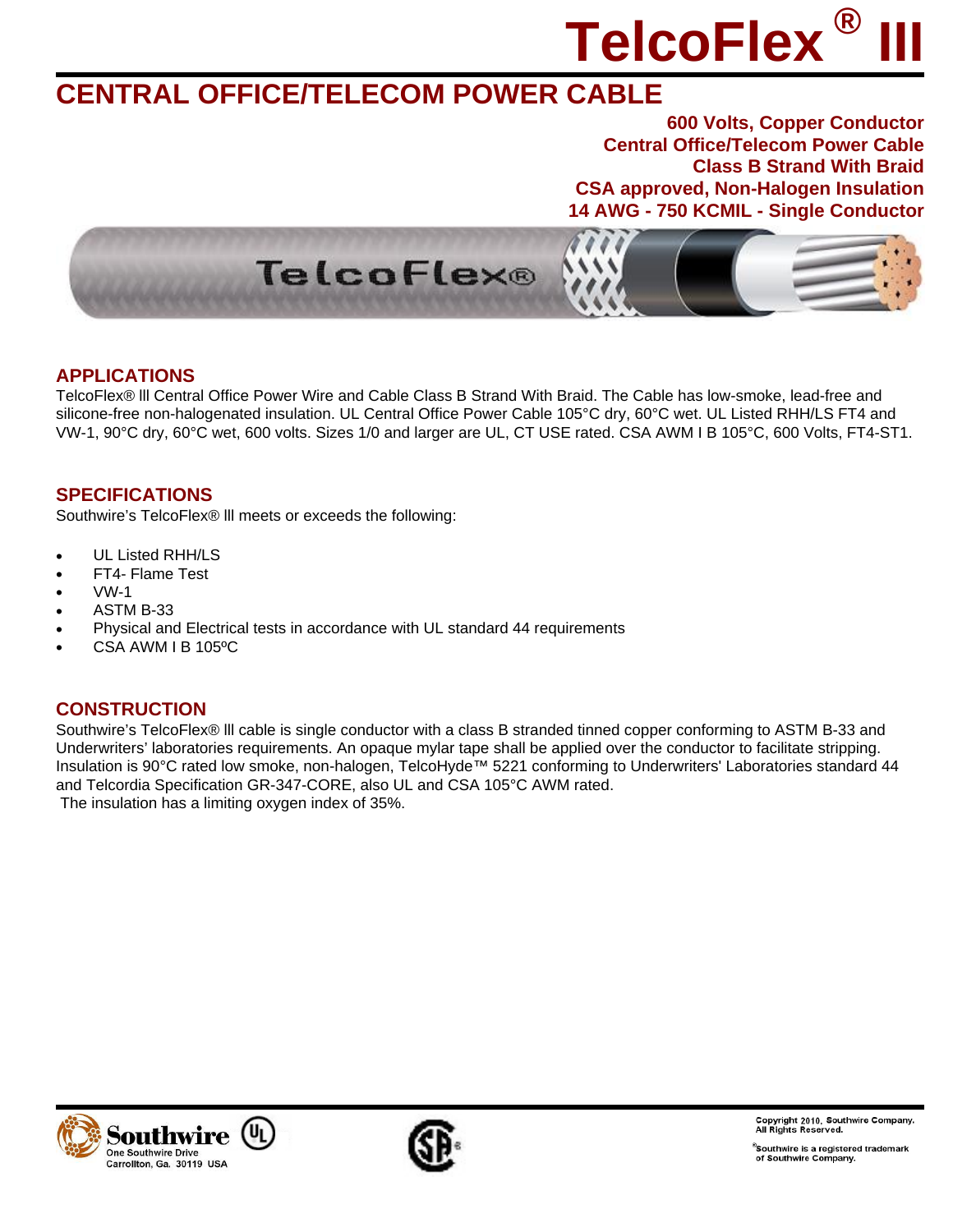## **TelcoFlex ® III**

| <b>Gray*Part Number</b>    | <b>Size AWG or</b><br>Kcmil |              | <b>Stranding</b> | <b>Insulation Min.</b><br><b>Average Wall</b>                                       |              | <b>Nominal</b><br><b>Insulation</b><br>Diameter (in) |       | <b>Nominal Overall</b><br>Diameter (in) |                   | Max D.C. Res. @<br>$20 °C$ (Ohms/M | Approx. Weight<br>lbs/M ft. |  |
|----------------------------|-----------------------------|--------------|------------------|-------------------------------------------------------------------------------------|--------------|------------------------------------------------------|-------|-----------------------------------------|-------------------|------------------------------------|-----------------------------|--|
| 57133601<br>14             |                             |              | 7/0242"          | 45                                                                                  |              | .165                                                 |       | .225                                    |                   | 2.730                              | 37                          |  |
| 56969501<br>12             |                             |              | 7/0305"          | 45                                                                                  |              | .185                                                 |       | .247                                    |                   | 1.720                              | 47                          |  |
| 57051101<br>10             |                             |              | 7/0385"          | 45                                                                                  |              | .210                                                 |       | .272                                    |                   | 1.080                              | 63                          |  |
| 8<br>57126701              |                             |              | 7/0.0486         | 60                                                                                  |              | .270                                                 |       | .327                                    |                   | 0.678                              | 93                          |  |
| 6<br>56986401              |                             |              | 7/0612"          | 60                                                                                  |              | .305                                                 |       | .370                                    |                   | 0.427                              | 132                         |  |
| $\overline{4}$<br>56982601 |                             |              | 7/0772"          | 60                                                                                  |              | .350                                                 |       | .414                                    |                   | 0.269                              | 188                         |  |
| 56975701<br>$\mathbf{2}$   |                             |              | 7/0974"          | 60                                                                                  |              | .410                                                 |       | .482                                    |                   | 0.169                              | 278                         |  |
| 1/0<br>56966701            |                             |              | 19/.0745"        | 80<br>.530                                                                          |              |                                                      | .606  |                                         | 0.106             |                                    | 441                         |  |
| 56977701                   | 2/0                         |              | 19/.0837"        | 80                                                                                  |              | .575                                                 |       | .651                                    | 0.084             |                                    | 537                         |  |
| 56984501                   | 4/0                         |              | 19/.1055"        | 80                                                                                  |              | .680                                                 |       | .756                                    |                   | 0.052                              | 808                         |  |
| 56980801                   | 350                         |              | 37/.0973"        | 95                                                                                  |              | .860                                                 |       | .930                                    |                   | 0.032                              | 1290                        |  |
| 56963301                   | 500                         |              | 37/.1162"        | 95<br>.990                                                                          |              |                                                      | 1.066 |                                         | 0.022             |                                    | 1796                        |  |
| 750<br>56961301            |                             |              | 61/.1109"        | 110                                                                                 | 1.200        |                                                      | 1.267 |                                         | 0.0148            |                                    | 2629                        |  |
|                            |                             |              |                  | *Also available in black, blue, green, red, and with black tracer; consult factory. |              |                                                      |       |                                         |                   |                                    |                             |  |
| <b>SIZE</b>                | <b>GRAY</b>                 | <b>GREEN</b> | <b>BLUE</b>      | <b>RED</b>                                                                          | <b>BLACK</b> | RED/BLACK                                            |       |                                         | <b>BLUE/BLACK</b> |                                    | GRAY/BLACK                  |  |
| 750                        | 56961301                    | 56961501     | 56961101         | 56961701                                                                            | W39859       | 57126201                                             |       |                                         | 56961201          |                                    | 56961401                    |  |
| 500                        | 56963301                    | 56963501     | 56963001         | 57155501                                                                            | 56962901     | 56963601                                             |       | 56963101                                |                   |                                    | 56963401                    |  |
| 350                        | 56980801                    | 57156901     | 57149201         | 56981001                                                                            | 57138201     | 56981101                                             |       | 56980701                                |                   | 56980901                           |                             |  |
| 4/0                        | 56984501                    | 56984701     | 56984301         | 56984901                                                                            | 56984201     | 56985001                                             |       | 56984401                                |                   | 56984601                           |                             |  |
| 2/0                        | 56977701                    | 56977901     | 56977501         | 56978101                                                                            | 57138301     | 56978201                                             |       | 56977601                                |                   | 56977801                           |                             |  |
| 1/0                        | 56966701                    | 56966901     | 56966401         | 56967001                                                                            | 57138401     | 56967101                                             |       | 56966601                                |                   | 56966801                           |                             |  |
| $\overline{2}$             | 56975701                    | 56976001     | 56976101         | 56975801                                                                            | 56975901     | 56976201                                             |       | 56976301                                |                   | 56976501                           |                             |  |
| $\overline{4}$             | 56982601                    | 56982801     | 56982401         | 56982901                                                                            | 57128701     | 56983101                                             |       |                                         | 56982501          |                                    | 56982701                    |  |
| 6                          | 56986401                    | 56986501     | 56986201         | 56986601                                                                            | 56986101     | 56986701                                             |       | 57149101                                |                   |                                    | 57141001                    |  |
| 8                          | 57126701                    | 56988001     | 57149001         | 56988101                                                                            | 56987901     | W39811                                               |       | W39812                                  |                   |                                    | W40771                      |  |
| 10                         | 57051101                    | 56968201     | 56968001         | 56968301                                                                            | 56967901     | 56968401                                             |       | W39806                                  |                   |                                    | $\blacksquare$              |  |
| 12                         | 56969501                    | 56969601     | 56969401         | 56969701                                                                            | 56969301     | W39799                                               |       | W39800                                  |                   |                                    |                             |  |
| 14                         | 57133601                    | 57145701     | 57155601         | 57133701                                                                            | 57133501     | W39793                                               |       | W39794                                  |                   |                                    |                             |  |

**Conductors:** Class B stranded, tin-coated copper conforming to ASTM B-33 and Underwriters' Laboratories requirements. An opaque Mylar tape shall be applied over the conductor to facilitate stripping.

**Insulation:** 90°C / 105°C rated low smoke, non-halogen TelcoHyde™ 5221 conforming to Underwriters' Laboratories Standard 44, Subjects 509 and 758, and CSA C22.2 No. 210.2 M90. In addition, TelcoHyde™ 5221 complies with the requirements of Telcordia Specification GR-347-CORE. The insulation has a Limiting Oxygen Index of 35%.

**Separator:** On sizes 6 AWG and larger, a 1 mil clear Mylar tape shall be applied over the insulation.

**Covering:** On all sizes, a natural cotton braid conforming to UL Standard 44 requirements is applied overall. A section of completed cable has a Limiting Oxygen Index of 35%.





Copyright 2010, Southwire Company.<br>All Rights Reserved.

®Southwire is a registered trademark<br>of Southwire Company.